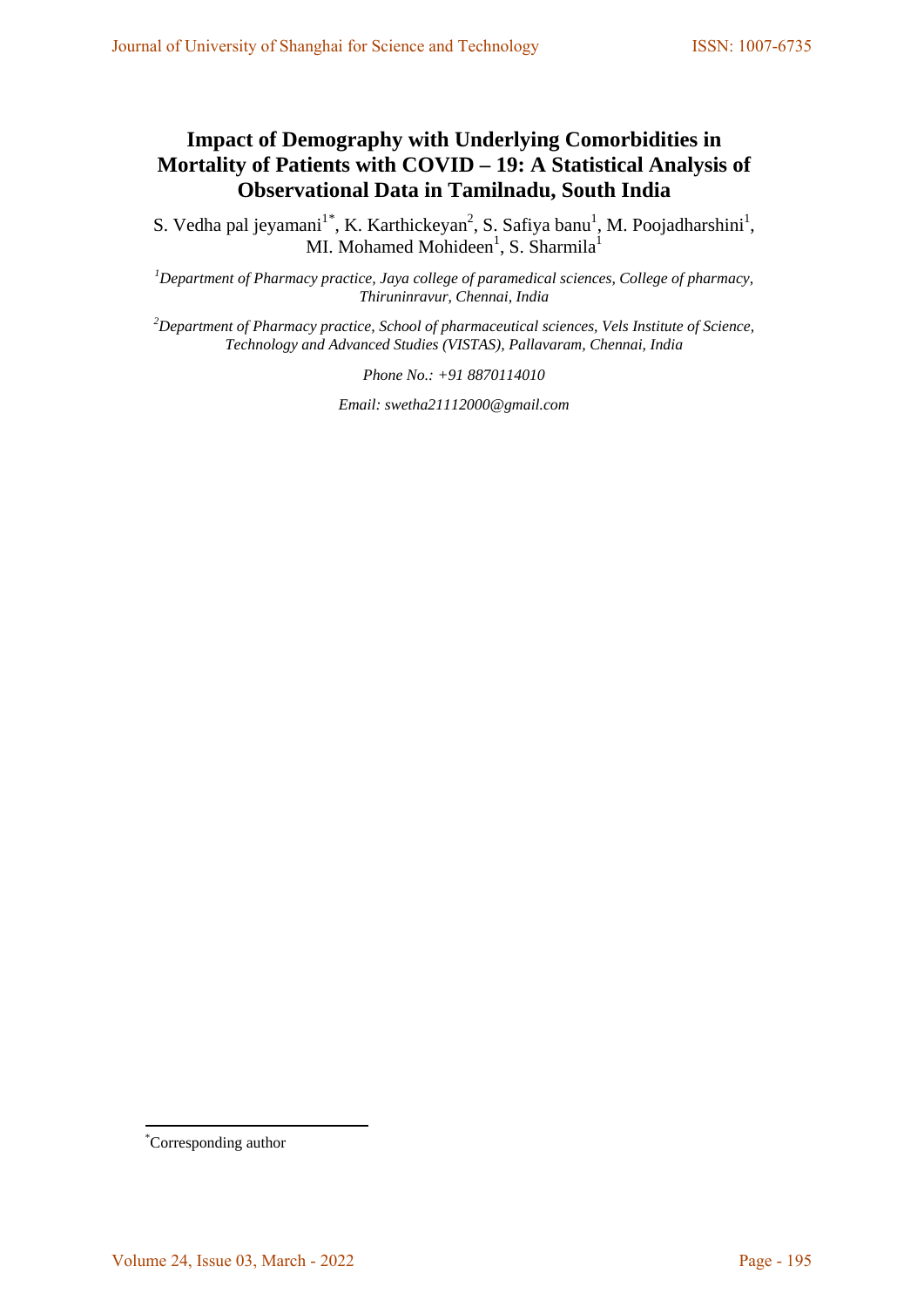#### *Abstract:*

*Background: India reported its first cases of COVID 19 in a group of returned Indian medical students from Wuhan to Kerala in January 30, 2020. Tamilnadu reported its first case on March 7, 2020 in Kanchipuram. Disease prognosis worsen when associated with various comorbidities. Understanding the impact of demography and various comorbidities on the disease outcome is a crucial public health issue. Aim: We aim to identify the patients hospitalized for COVID-19 that are associated with various comorbidities along with increased risk of death. Method: The study was a statistical analysis of observational data in Tamilnadu, South India.*  Patients admitted with COVID- 19 from May 1, 2021 to May 15, 2021 were enrolled. *Electronic data records were analyzed for demography and comorbidities. Results: 2678 patients (Male = 1689 & Female = 989) were enrolled. Mean (average) age was 63 years (20 – 100). Death risk was significantly influenced by gender. Mean duration of hospitalization was 4.9 days (0 – 39) with older patients and men staying longer (P<0.05). Comorbidities of diabetes, hypertension, coronary artery disease, obesity, cancer, thyroid disorders, autoimmune disorders, other heart diseases, other kidney diseases and other comorbidities were associated with higher risk of mortality univariate, but Hypertension and obesity reached statistical significance after adjustment of age and gender. Conclusion: COVID-19 outcome was worse in older people and those with comorbidities. Males and older patients required longer hospitalization. Females were at higher risk of mortality due to their low survival period in hospitals.*

**Keywords:** *COVID-19, Demography, Comorbidities, Mortality, Observational data, Statistical analysis*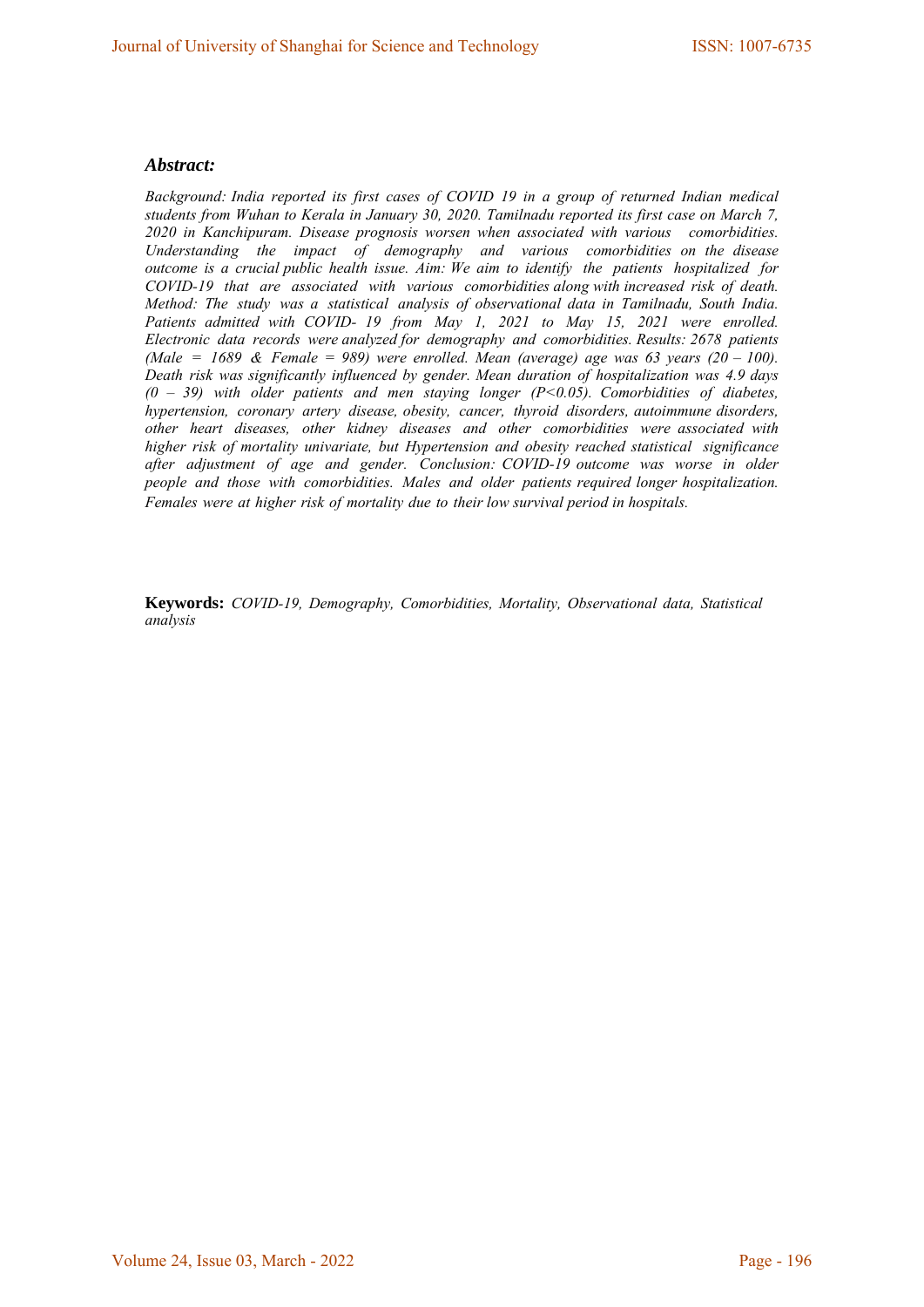# **1. Introduction**

COVID – 19 (Coronavirus disease 2019) is caused by Severe Acute Respiratory Syndrome – Corona Virus – 2 (SARS-CoV-2) [1]. The disease was identified as a cause of outbreak of infection, originated at Wuhan city of China in early December 2019. Since then, the virus has rapidly widespread with confirmed cases in almost every country across the world and has become a new global public health crisis [2, 3]. The World Health Organization (WHO) coined the term COVID-19 and declared this novel coronavirus disease as a pandemic on March 11, 2020 [4]. First case of COVID 19 were reported in Kerala, India in a group of medical students who returned from Wuhan to their hometown in Kerala (Thrissur, Alappuzha and Kasaragod) in January 30, 2020 [5]. Tamilnadu reported its first case on March 7, 2020 in a resident from Kanchipuram in Chennai who had returned from Oman [6]. A total of 11,66,756 cases have been confirmed in Tamilnadu from first wave of COVID-19 as of April, 2021.

The onset of first surge of  $COVID - 19$  in Tamilnadu was on March 7, 2020, with its first spike on June 30, 2020, affected by the virus originated from Wuhan (SARS-CoV-2 virus). The onset of second surge of COVID-19 in Tamilnadu was on April 11, 2021, with its first spike on May 13, 2021, affected by the mutated virus originated in Tamilnadu, India. (Delta – B.1.617.2 variant) [6, 7, 8]. The severity of disease was more severe in second surge than first surge of COVID – 19. During second surge, there was demand in oxygen supported beds and remdesivir drug for the management of COVID – 19 in patients [9, 10, 11]. During first wave, the vaccination was not available whereas during second wave, two vaccines (COVAXIN by Bharat biotech & COVISHIELD by Serum institute of India) were approved and available for persons above age 18 [12, 13].

Various comorbidities were found to be related to higher disease severity and risk of death. A meta-analysis by Emami *et al*, 2020 included 76,993 patients with COVID-19 showed that most common comorbidities associated with poorer prognosis were diabetes mellitus, hypertension, cardiovascular diseases, smoking, chronic obstructive pulmonary disease, malignancy, and chronic kidney disease [14]. Mortality rates were higher in patients with Diabetes which leads to a concern as Diabetes and Kidney disease had the highest prevalence of death rate in Tamilnadu [15, 16].

Demographic studies such as Age & Gender plays a significant role for the study of disease progression in patients with COVID – 19 along with other comorbidities. Disease prognosis worsen when associated with various comorbidities. Understanding the impact of demography and various comorbidities on the disease outcome is an important parameter to establish public health measures [3].

# **2. Aim**

We aim to identify the patients hospitalized for COVID-19 that are associated with various comorbidities along with increased risk of death and also to assess whether Gender is correlated with increased risk of death due to COVID – 19 in Tamilnadu.

# **3. Method**

The analysis was an observational study in Tamilnadu, South India. Patients with the age  $(20 - 100)$  who were admitted with COVID-19 from May 1, 2021 to May 15, 2021 were included. Electronic data from government source were reviewed [17]. Records were studied for patients' Age, Gender, Duration of hospitalization and comorbidities. The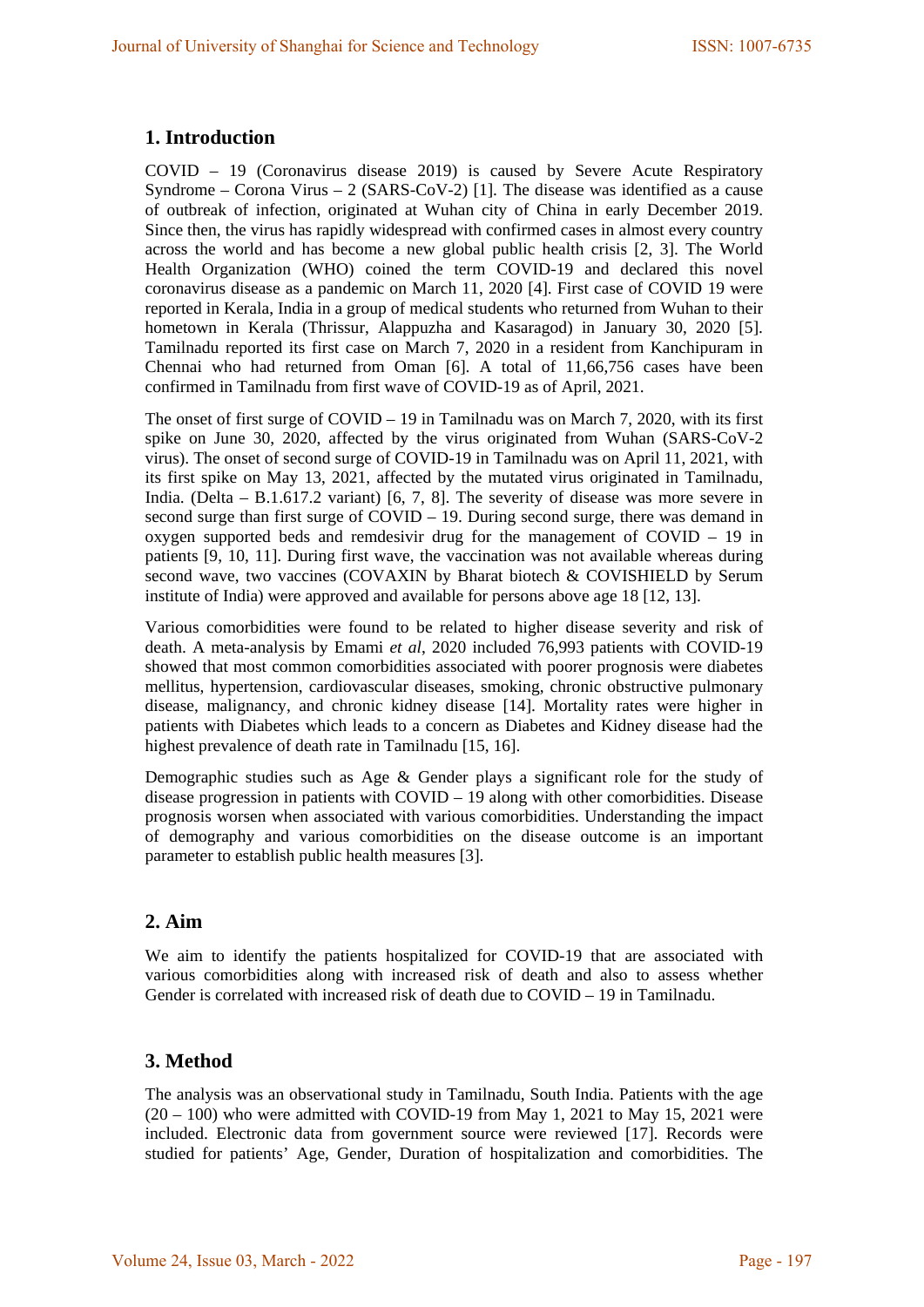comorbidities include diabetes mellitus, hypertension, coronary artery disease, cerebrovascular accident, chronic kidney disease, HIV/AIDS, obesity (body mass index of more than  $25 \text{ kg/m}^2$ ), cancer, thyroid disorders, respiratory diseases, neurological disorders, liver diseases, auto immune disorders, other heart diseases, other kidney diseases and other comorbidities.

#### **3.1. Statistical method**

Sample size was determined by the total number of comorbid (death) patients. Statistical analysis was carried out using bivariate methods to compare groups, such as independent sample t-test and multivariate analysis such as Cox-reg for main death parameters. SPSS v.16 was used for all analyses. Throughout the study, 0.05 was taken as significance level. The Mantel-Cox (log rank) test was used to compare "survival" rate. Kaplan-Meier curves were used to present duration of hospitalization graphically.

## **4. Results**

2678 adult patients were included from the source during the study period. 1689 were males and 989 were females. Mean (average) duration of hospitalization was 4.9 days (0 – 39). Overall mean (average) age was  $63$  years  $(20 - 100)$ .

#### **4.1. Duration of hospitalization**

Deceased patients stayed on average of 4.9 days (SD.4.4) in hospital. Among deceased patients, the duration of hospitalization depended on age and gender. The probability of getting a death at initial days was 0.891 and at  $1<sup>st</sup>$  day was 0.758 and at the end of the 30<sup>th</sup> day of hospitalization was found to be 0. This shows that the probability of getting death was found to be very high at beginning days. A linear regression of duration of stay on gender showed that men stayed on average  $0.664$  (se  $.024$ ,  $P < 0.05$ ) days longer than women. Duration of hospitalization for females (log rank  $P < 0.05$ ) was significantly shorter than those of males (Figure 1).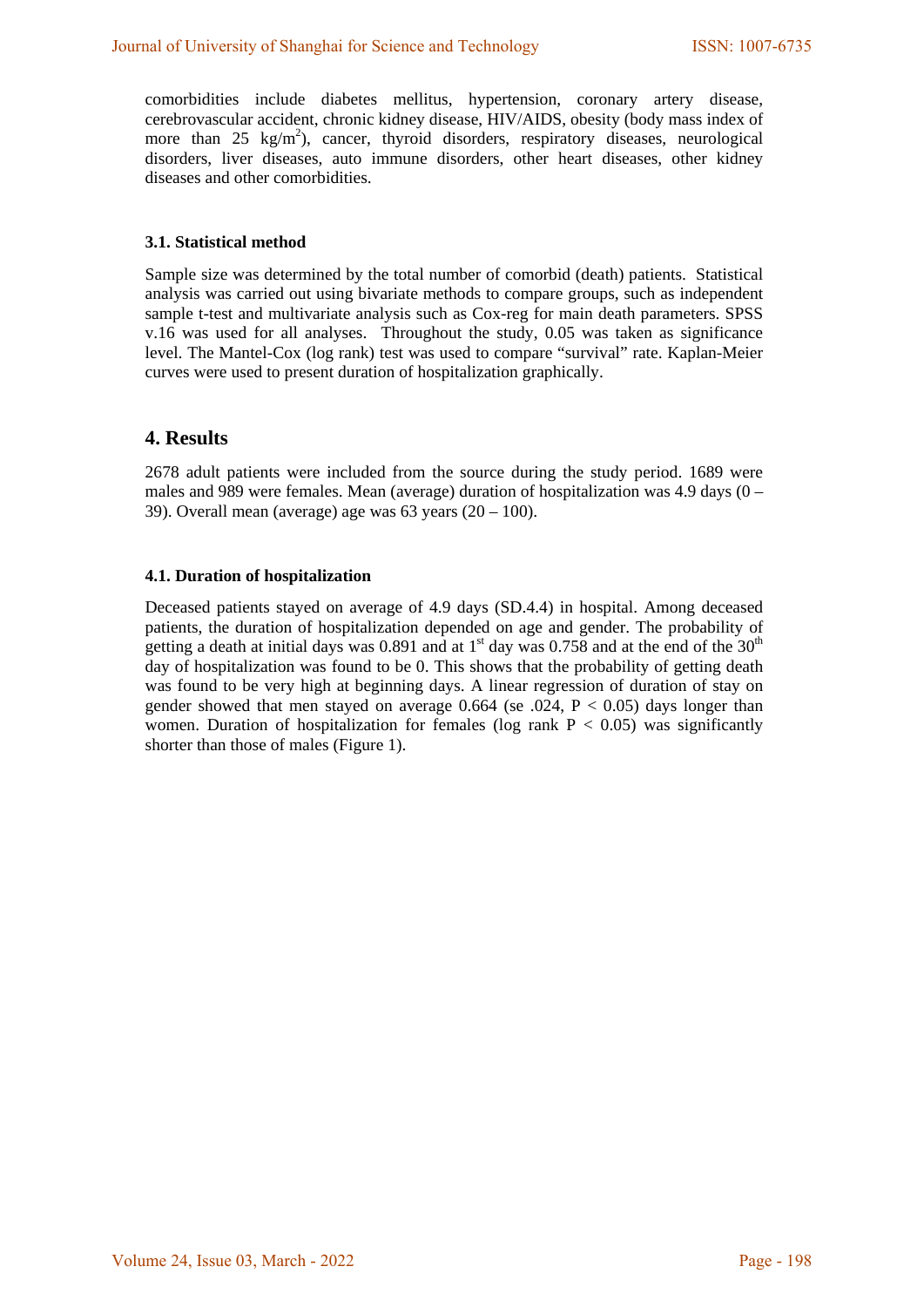

**Figure 1. Kaplan – Meier curves of gender difference of hospitalization duration among deceased patients.**

## **4.2. Age, Gender and Risk of Death**

Out of 2678 adult patients, 1689 were males and 989 were females. Overall mean (average) age was 63 years (SD.12.5) among the diseased patients. The survival time for both males and females were estimated at 5.168 and 4.504 respectively. There was a significant difference between both male and female (log rank test  $P = 0.000$ ) since the P – value is less than 0.05.

#### **4.3. Comorbidities and Risk of death**

1994 patients were diabetic, while 684 were non diabetic out of 2678 deceased patients. Similarly, 1513 were hypertensive whereas 1165 were non hypertensive patients. 373 patients (out of 2678) had coronary artery disease. 63 patients were obese, while 2615 were non obese patients died out of 2678. 52 patients (out of 2678) had neurological disorders. 8 patients (out of 2678) had liver disorders. 116 patients (out of 2678) had thyroid disorders (Table 1). The dependent variable was considered as death. Other variables such as age, gender, and Comorbidities are taken as independent variable. Most of the deceased patients were found to have diabetes. Comorbidities of diabetes, hypertension, coronary artery disease, obesity, cancer, thyroid disorders, autoimmune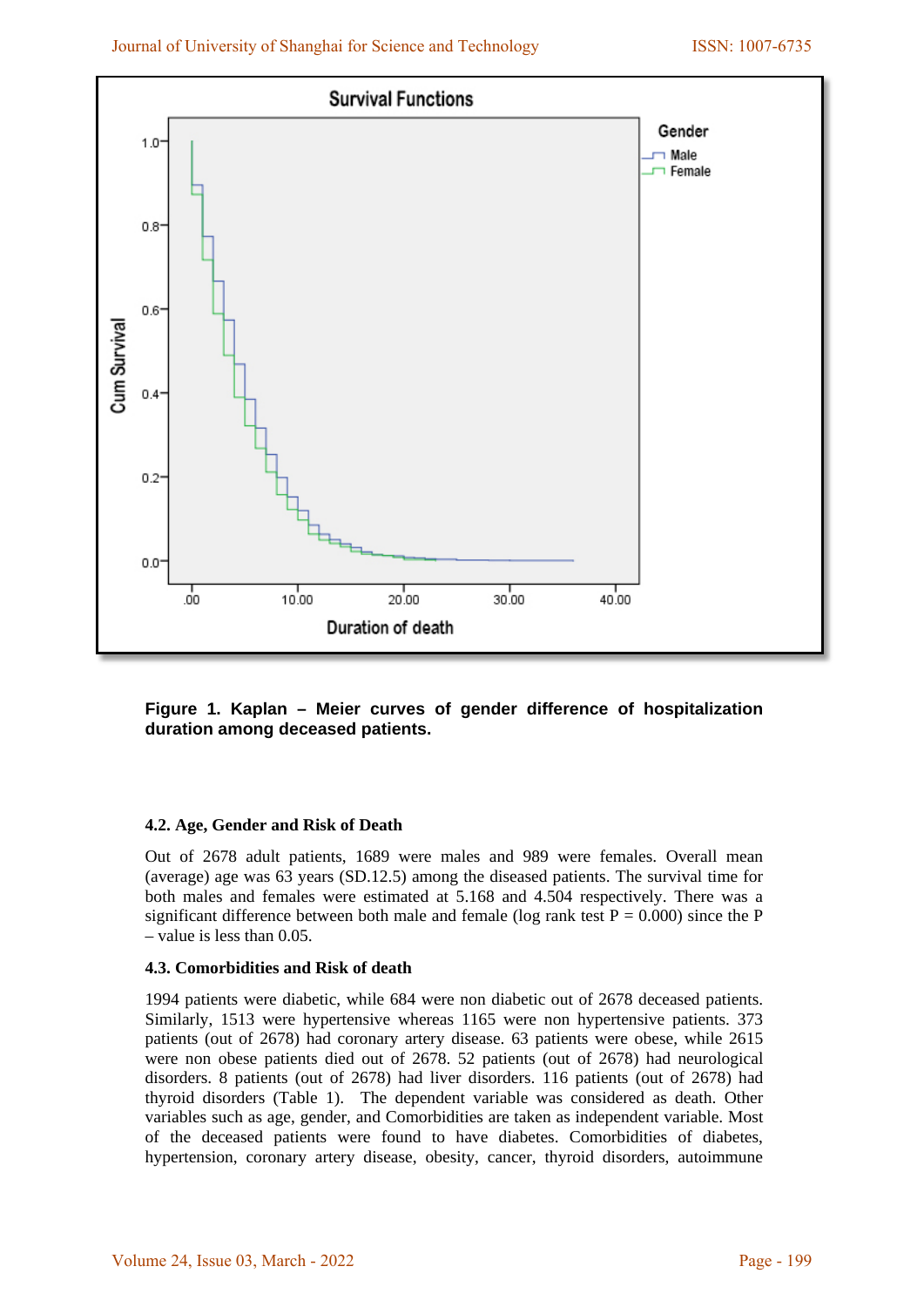disorders, other heart diseases, other kidney diseases and other comorbidities were significantly associated with higher risk of mortality after adjustment of gender, but Hypertension ( $P = 0.046$ ) and obesity ( $P = 0.038$ ) were found to be significant predictors of death.

| <b>Comorbidity (Y/N)</b>     |                | Number $(\frac{6}{6})^*$ | P value |
|------------------------------|----------------|--------------------------|---------|
| <b>Diabetes</b>              | Y              | 1994 (74.5)              | > 0.05  |
|                              | $\overline{N}$ | 684(25.5)                |         |
| <b>Hypertension</b>          | Y              | 1513 (56.5)              | < 0.05  |
|                              | $\mathbf N$    | 1165(43.5)               |         |
| <b>CAD</b>                   | Y              | 373 (13.9)               | > 0.05  |
|                              | $\overline{N}$ | 2305 (86.1)              |         |
| <b>CVA</b>                   | Y              | 43(1.6)                  | < 0.05  |
|                              | $\mathbf N$    | 2635 (98.4)              |         |
| <b>CKD</b>                   | Y              | 121(4.5)                 | < 0.05  |
|                              | $\overline{N}$ | 2557 (95.5)              |         |
| <b>HIV/AIDS</b>              | Y              | 4(0.1)                   | < 0.05  |
|                              | $\mathbf N$    | 2674 (99.9)              |         |
| <b>Obesity</b>               | Y              | 63(2.4)                  | < 0.05  |
|                              | $\mathbf N$    | 2615 (97.6)              |         |
| <b>Cancer</b>                | Y              | 11(0.4)                  | > 0.05  |
|                              | $\mathbf N$    | 2667 (99.6)              |         |
| <b>Thyroid disorders</b>     | $\mathbf Y$    | 116(4.3)                 | > 0.05  |
|                              | N              | 2562 (95.7)              |         |
| <b>Respiratory disorders</b> | Y              | 102(3.8)                 | > 0.05  |
|                              | N              | 2576 (96.2)              |         |
| <b>Neurological</b>          | Y              | 52(1.9)                  | < 0.05  |
| disorders                    | N              | 2626 (98.1)              |         |
| <b>Liver disorders</b>       | Y              | 8(0.3)                   | < 0.05  |
|                              | $\mathbf N$    | 2670 (99.7)              |         |
| <b>Autoimmune</b>            | Y              | 17(0.6)                  | > 0.05  |
| disorders                    | $\mathbf N$    | 2661 (99.4)              |         |
| <b>Other heart disorders</b> | Y              | 49(1.8)                  | > 0.05  |
|                              | $\mathbf N$    | 2629 (98.2)              |         |
| <b>Other kidney</b>          | Y              | 9(0.3)                   | > 0.05  |
| disorders                    | $\mathbf N$    | 2669 (99.7)              |         |
| <b>Other Comorbidities</b>   | Y              | 15(0.6)                  | > 0.05  |
|                              | $\mathbf N$    | 2663 (99.4)              |         |

| Table 1. Comorbidities among Deceased Patients. |  |
|-------------------------------------------------|--|
|-------------------------------------------------|--|

**\*Percentage indicated in relation to total group within individual comorbidity.**

# **5. Discussion**

According to Global evidence, specific characteristics such as older age, male gender, obesity and comorbidities [18, 19] has shown a greater COVID-19 burden on people. Enormous data shows that influence of age had become an adverse outcome of disease. Older patients had more probability of a severe disease and had a higher mortality rate [20, 21]. A similar study by Grasselli *et al*, 2020 described 1591 patients referred for intensive care treatment in Milan, Italy. The majority were older men who required mechanical ventilation and had a mortality rate of 26% [22]. A multivariate analysis by Chen *et al*, 2020 concluded that older patients, male gender, comorbidities, and time of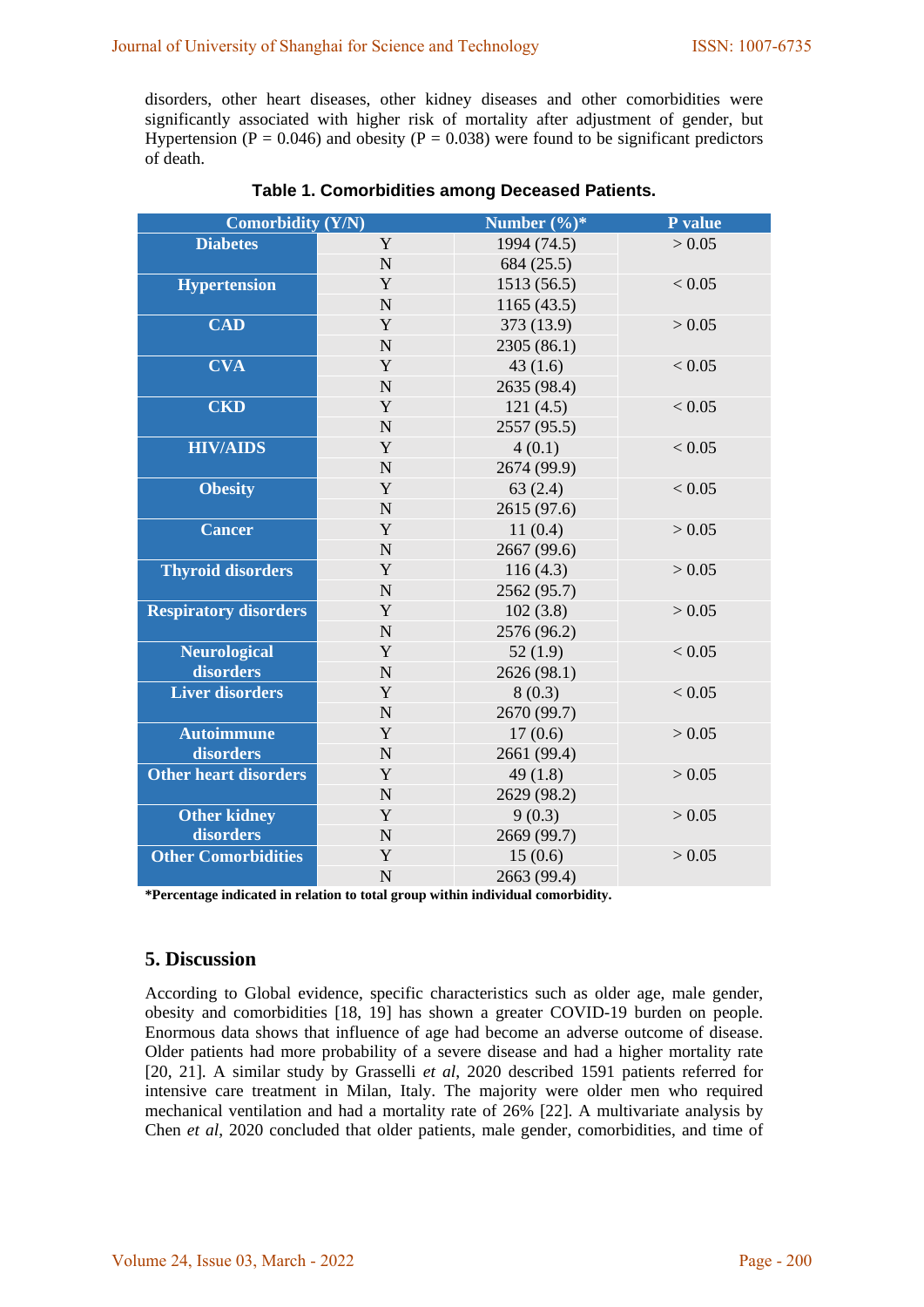hospitalization were significantly associated with death [23]. We found that most of the deceased patients were older (63, SD.12.5) than the other age groups.

Influence of gender on COVID-19 had been extensively studied. A meta-analysis by Zhu *et al*, 2020 included 38 studies with 3062 COVID-19 patients showed that a higher proportion of infected patients were male in whom the incidence rate of respiratory failure was 19.5% and the fatality rate was 5.5% [24, 25]. A similar study by Biswas *et al*, 2021 shows that male patients were associated with increased risk of mortality compared to females [35]. In our study, male patients presenting with the disease are higher than females. There was a significant difference between male and female mortality statistically (log rank test  $P = 0.000$ ) since the P – value is less than 0.05. The survival time for both males and females were estimated at 5.168 and 4.504 respectively. Females were at higher risk of mortality due to their low survival period in hospitals.

Studies showed an average duration of hospitalization for COVID-19 of  $12 \pm 4$  days [26, 27, 28] with longer duration of hospitalization for critically sick patients and those who died [29]. Among deceased patients, the duration of hospitalization (4.9, SD.4.4) depended on age and gender. A linear regression of duration of stay on gender showed that men stayed on average 0.664 (se  $.024$ , P < 0.05) days longer than women. We found that duration of hospitalization for females (log rank  $P < 0.05$ ) was significantly shorter than those of males.

Several comorbidities were found to be predisposing factors for disease severity and death. A meta-analysis by Emami *et al*, 2020 included 76,993 patients with COVID-19 showed that the most common comorbidities associated with poor prognosis were hypertension, cardiovascular diseases, diabetes mellitus, chronic obstructive pulmonary disease, malignancy, and chronic kidney disease [14, 30]. A meta-analysis by de Almeida-Pititto *et al*, 2020 included 18,012 COVID-19 patients concluded that diabetes, hypertension and cardiovascular disease are important risk factors for severity and mortality in COVID-19 patients [31]. Another meta-analysis by Wang *et al*, 2020 shows that hypertension, diabetes, COPD, cardiovascular disease and cerebrovascular disease are major risk factors for COVID-19 patients [34]. In a large cohort of 1305 COVID-19 patients by Imam *et al*, 2020, it was found advanced age and an increasing number of comorbidities are independent predictors of inhospital mortality for COVID-19 patients [29]. Higher mortality rate was seen in patients with diabetes [32]. We found a significant difference in deceased patients who had diabetes, but it disappeared after adjustment of gender. Besides diabetes, obesity was also noted to be associated with severe disease requiring intensive care admission and mechanical ventilation [26, 33]. In our study, we found that Obesity was a statistically significant contributory factor to death. Apart from obesity, hypertension was found to be statistically significant predictors of death. We found a significant difference in risk of death in patients with diabetes, hypertension, coronary artery disease, obesity, neurological disorders, liver disorders, and thyroid disorders, but some of the disorders seem to be confounded by age and gender.

## **6. Conclusion**

We conclude that COVID-19 outcome was worse in older patients and with those patients having comorbidities. Males and older patients required longer hospitalization. Females were at higher risk of mortality due to their low survival period in hospitals. We also conclude that gender was correlated with increased risk of death among those hospitalized for the disease.

## **7. Conflicts of Interest**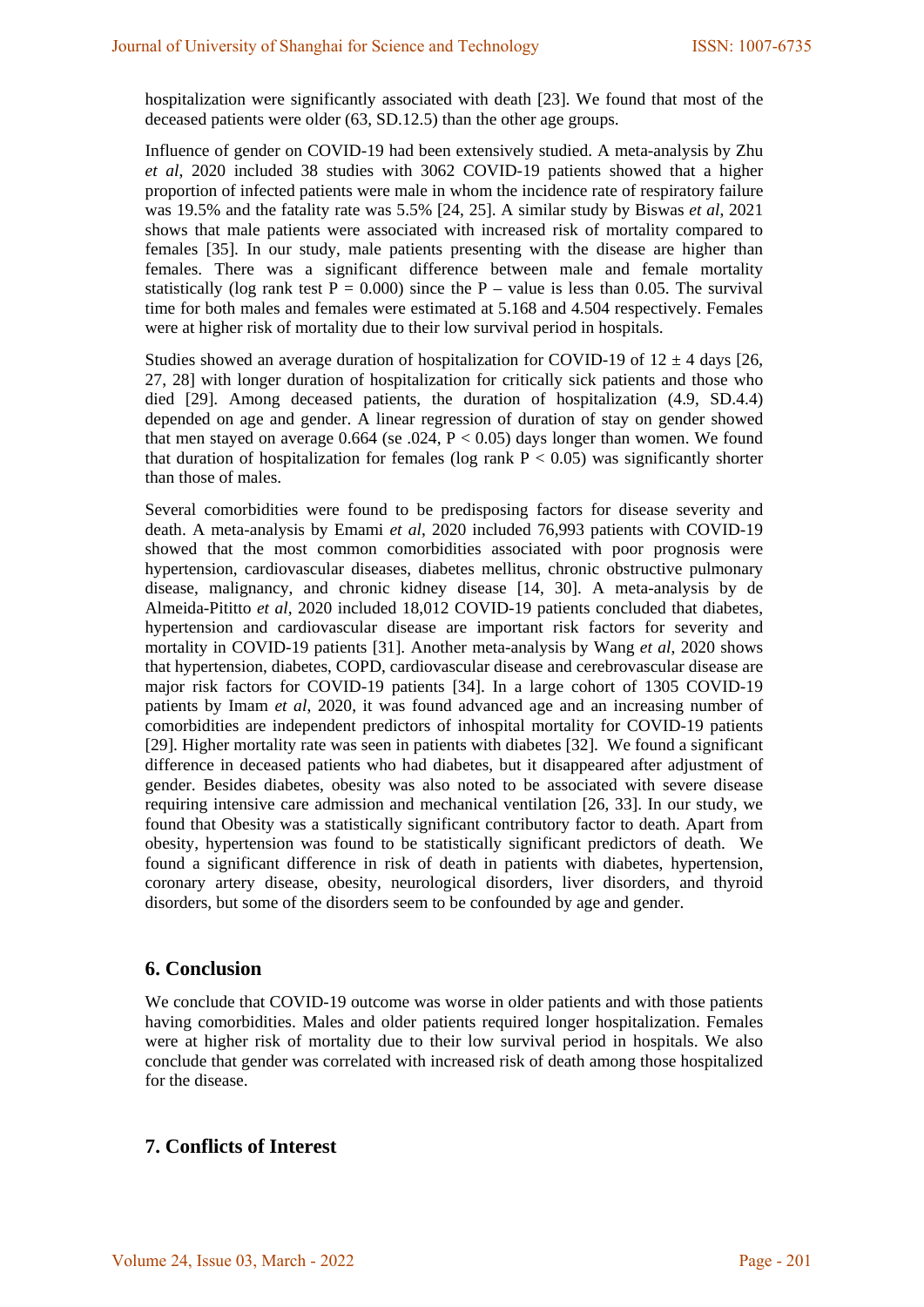None of the authors here have any conflict of interest to declare.

#### **8. Acknowledgement**

We acknowledge the contribution of Mr. G. Saravanan, Research Scholar, Centre for Statistics, SRM Institute of Science and Technology (SRM IST) for his support and guidance in this work.

#### **9. References**

1. Coronavirus disease (COVID-19). Who.int.

2. WHO Director-General's opening remarks at the media briefing on COVID-19 - 11 March 2020. Who.int.

3. Deeb A, Khawaja K, Sakrani N, AlAkhras A, Al Mesabi A, Trehan R, et al. Impact of ethnicity and underlying comorbidity on COVID-19 inhospital mortality: An observational study in Abu Dhabi, UAE. Biomed Res Int. 2021;2021:6695707.

4. Cucinotta D, Vanelli M. WHO declares COVID-19 a pandemic. Acta Biomed. 2020;91(1):157–60.

5. Vaman RS, Valamparampil MJ, Ramdas AV, Manoj AT, Varghese B, Joseph F. A confirmed case of COVID-19 among the first three from Kerala, India. Indian J Med Res. 2020;151(5):493–4.

6. Rajendran S, Jayagopal P. Accessing Covid19 epidemic outbreak in Tamilnadu and the impact of lockdown through epidemiological models and dynamic systems. Measurement (Lond). 2021;169(108432):108432.

7. CDC. SARS-CoV-2 variant classifications and definitions. Centers for Disease Control and Prevention. 2021.

8. Gupta N, Kaur H, Yadav PD, Mukhopadhyay L, Sahay RR, Kumar A, et al. Clinical characterization and genomic analysis of samples from COVID-19 breakthrough infections during the second wave among the various states of India. Viruses. 2021;13(9):1782.

9. COVID-19 oxygen emergency impacting more than half a million people in low- and middle-income countries every day, as demand surges. Who.int.

10. Beigel JH, Tomashek KM, Dodd LE, Mehta AK, Zingman BS, Kalil AC, et al. Remdesivir for the treatment of Covid-19 - final report. N Engl J Med. 2020;383(19):1813–26.

11. Iftimie S, López-Azcona AF, Vallverdú I, Hernández-Flix S, de Febrer G, Parra S, et al. First and second waves of coronavirus disease-19: A comparative study in hospitalized patients in Reus, Spain. PLoS One. 2021;16(3):e0248029.

12. Jain VK, Iyengar KP, Vaishya R. Differences between First wave and Second wave of COVID-19 in India. Diabetes Metab Syndr. 2021;15(3):1047–8.

13. Kumar VM, Pandi-Perumal SR, Trakht I, Thyagarajan SP. Strategy for COVID-19 vaccination in India: the country with the second highest population and number of cases. NPJ Vaccines. 2021;6(1):60.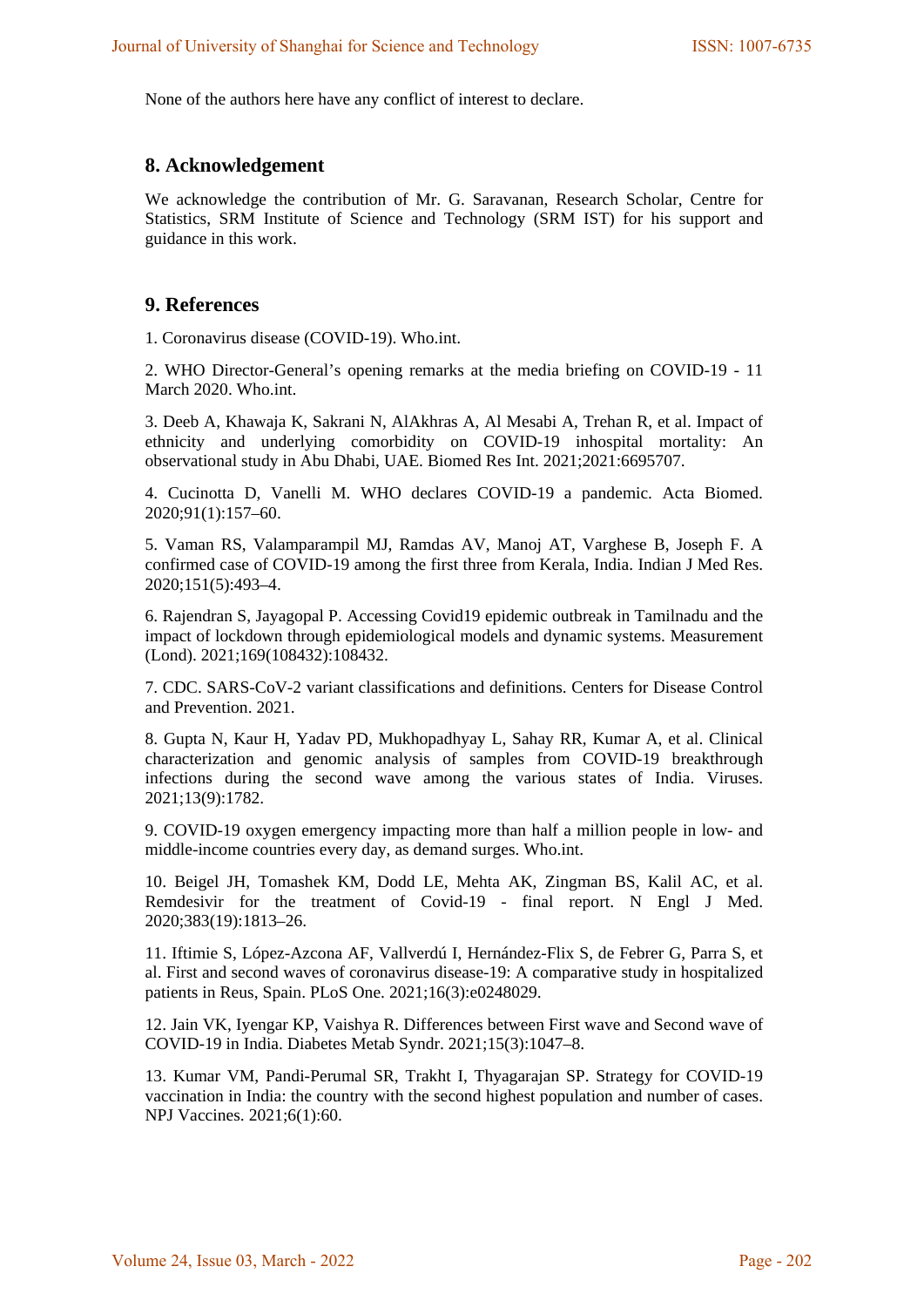14. Emami A, Javanmardi F, Pirbonyeh N, Akbari A. Prevalence of underlying diseases in hospitalized patients with COVID-19: A systematic review and meta-analysis. Arch Acad Emerg Med. 2020;8(1):e35.

15. Dyusupova A, Faizova R, Yurkovskaya O, Belyaeva T, Terekhova T, Khismetova A, et al. Clinical characteristics and risk factors for disease severity and mortality of COVID-19 patients with diabetes mellitus in Kazakhstan: A nationwide study. Heliyon. 2021;7(3):e06561.

16. Shang L, Shao M, Guo Q, Shi J, Zhao Y, Xiaokereti J, et al. Diabetes mellitus is associated with severe infection and mortality in patients with COVID-19: A systematic review and meta-analysis. Arch Med Res. 2020;51(7):700–9.

17. Daily Bulletin – StopCoronaTN. Gov.in.

18. Yang J, Zheng Y, Gou X, Pu K, Chen Z, Guo Q, et al. Prevalence of comorbidities and its effects in patients infected with SARS-CoV-2: a systematic review and metaanalysis. Int J Infect Dis. 2020;94:91–5.

19. Jordan RE, Adab P, Cheng KK. Covid-19: risk factors for severe disease and death. BMJ. 2020;368:m1198.

20. Fu L, Wang B, Yuan T, Chen X, Ao Y, Fitzpatrick T, et al. Clinical characteristics of coronavirus disease 2019 (COVID-19) in China: A systematic review and meta-analysis. J Infect. 2020;80(6):656–65.

21. Lei Z, Cao H, Jie Y, Huang Z, Guo X, Chen J, et al. A cross-sectional comparison of epidemiological and clinical features of patients with coronavirus disease (COVID-19) in Wuhan and outside Wuhan, China. Travel Med Infect Dis. 2020;35(101664):101664.

22. Grasselli G, Zangrillo A, Zanella A, Antonelli M, Cabrini L, Castelli A, et al. Baseline characteristics and Outcomes of 1591 patients infected with SARS-CoV-2 admitted to ICUs of the Lombardy region, Italy. JAMA. 2020;323(16):1574–81.

23. Chen R, Liang W, Jiang M, Guan W, Zhan C, Wang T, et al. Risk factors of fatal outcome in hospitalized subjects with Coronavirus disease 2019 from a nationwide analysis in China. Chest. 2020;158(1):97–105.

24. Zhu J, Ji P, Pang J, Zhong Z, Li H, He C, et al. Clinical characteristics of 3062 COVID-19 patients: A meta-analysis. J Med Virol. 2020;92(10):1902–14.

25. Peckham H, de Gruijter NM, Raine C, Radziszewska A, Ciurtin C, Wedderburn LR, et al. Male sex identified by global COVID-19 meta-analysis as a risk factor for death and ITU admission. Nat Commun. 2020;11(1):6317.

26. Richardson S, Hirsch JS, Narasimhan M, Crawford JM, McGinn T, Davidson KW, et al. Presenting characteristics, comorbidities, and outcomes among 5700 patients hospitalized with COVID-19 in the New York City area. JAMA. 2020;323(20):2052–9.

27. Sun C, Zhang XB, Dai Y, Xu XZ, Zhao J. Clinical analysis of 150 cases of 2019 novel coronavirus infection in Nanyang City, Henan Province. Zhonghua Jie He He Hu Xi Za Zhi. 2020;43(6):503–8.

28. Colaneri M, Sacchi P, Zuccaro V, Biscarini S, Sachs M, Roda S, et al. Clinical characteristics of coronavirus disease (COVID-19) early findings from a teaching hospital in Pavia, North Italy, 21 to 28 February 2020. Euro Surveill. 2020;25(16).

29. Imam Z, Odish F, Gill I, O'Connor D, Armstrong J, Vanood A, et al. Older age and comorbidity are independent mortality predictors in a large cohort of 1305 COVID-19 patients in Michigan, United States. J Intern Med. 2020;288(4):469–76.